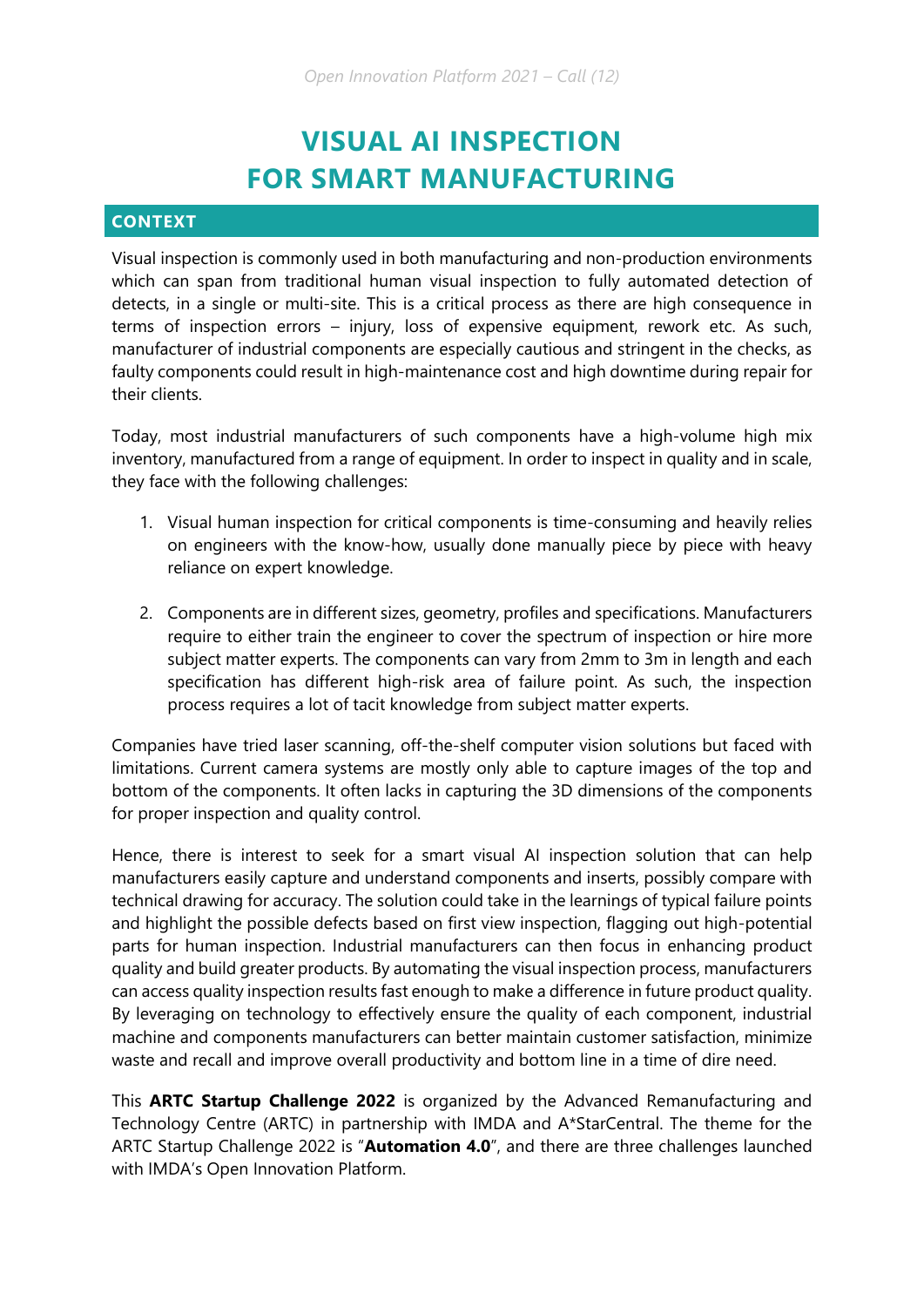The Advanced Remanufacturing and Technology Centre (ARTC) is led by the Agency for Science, Technology and Research (A\*STAR), in partnership with the Nanyang Technological University, Singapore (NTU Singapore), with a membership consortium with over 80 members.

#### **PROBLEM STATEMENT**

How might we automatically capture a 360-degree image of industrial manufacturing components sufficient enough for smart inspection?

## **WHAT ARE WE LOOKING FOR?**

A working prototype solution smart visual inspection solution that is able to match the following criteria:

- **1. Automatic, Accurate, and Holistic Image Capturing**
- The solution must include a 360-degree rotational system/camera rig to rotate the cameras or parts to be inspected, in order to capture multiple profiles of the part and achieve a full rotational analysis. Camera system must be able to capture different geometrical profiles and shapes, like sharp and/or rounded corners, and capture different geometrical profiles and shapes.
	- o Problem solvers are welcomed to propose different methods to rotate the cameras or parts to be inspected for holistic image capturing. Companies have tried using robotic arms but those are not preferred due to the cost and scalability concerns.
- The solution must be able to capture color of parts as part of inspection process
	- o Problem owners have previously explored laser scanning and 3D modelling systems, but they were not effective due to:
		- Inability to capture color, only in gray scale
		- **Inaccurate/cannot achieve 5-micron accuracy range**
		- High noise level affecting 3D models and images
- The size of components is usually in the range of 2mm 15cm. As the components have certain profiles (unevenness) on their surface, the depth of focus should be larger than 2 mm.
	- o The images must be sharp, accurate, and have low noise levels for accurate dimension measurement/analysis and defects identification subsequently

## **2. Intelligent Dimension Measurements with Smart Search Capabilities**

- The solution must be able to accurately generate the exact dimensions of a part/an insert, including length, width, height, depth, slant angles, etc. Dimension measurements must include linear and geometrical measurements.
- The solution must include an image database and a defect database, through the collection and storage of images of different parts
	- o These databases will serve as training data to improve the accuracy of AI analysis of dimensions and defects identification
	- o Over time with large volumes of training data, the solution should be able to provide recommendations for:
		- Repair actions required for different types of part damages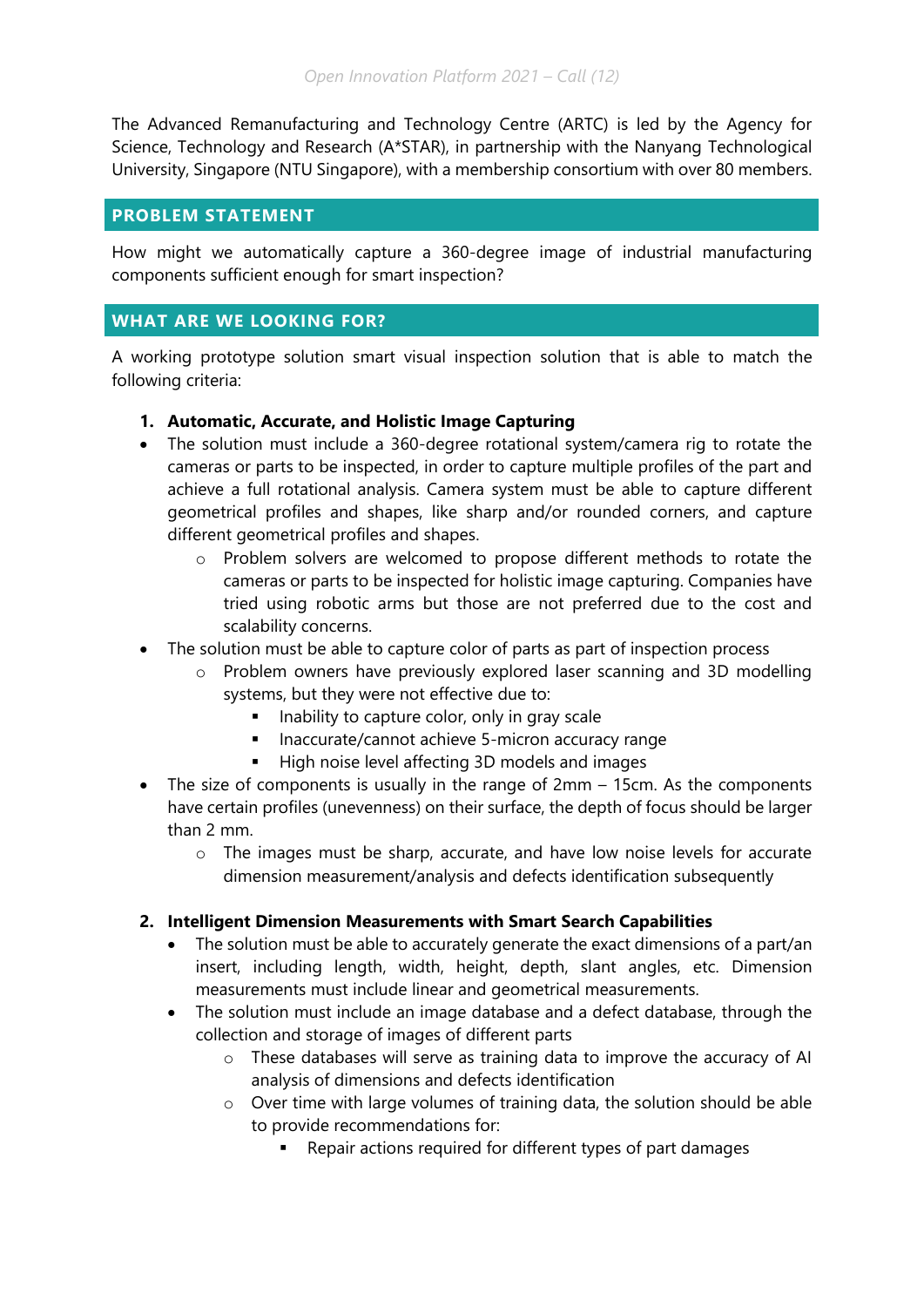**Design improvements that can be made to parts to prevent** damages or defects

#### **Overall Performance Requirements**

The problem solver should meet the following performance criteria in their proposal:

- **Accurate and fast** The solution must have a high throughput rate, being able to accurately capture 360-degree images of an item under 1-minute.
- **Cost-effective** The solution must be cost-effective so as to support the solution to scale across the wider manufacturing process.
- **Seamless** The solution's output should be able to be seamlessly exported for further analysis as needed (e.g. Defects detection or Smart repair identification).

There are no restrictions on the geographical location of the problem solvers who may choose to apply to this challenge. However, the prototype must be demonstrated in Singapore.

Problem solvers should be start-ups with less than 5 years in operation.

## **POSSIBLE USE CASES**

**1. Smarter inspection of small components**– Kendrick works at a manufacturing plant, whose main job is to inspect and ensure that the flanks are fit for manufacturing processes. Typically, there is a digital image capturing solution that would capture the top and bottom image of the components and automatically detect for possibly defects. However, flanks are more complicated as they are multi-faceted (about 4-6 sides per flank) and cutting inserts are small in the range of a few cm or mm. Hence, Kendrick would need to visually inspect and capture the different sides of the flank as pre-manufacturing inspection. While a crucial step in ensuring quality products, this process is time-consuming and tedious for Kendrick.

With the new solution, it automatically captures a robust 360-degree image of the flank. This includes taking a clear record of the profiles of the different cutting tips (e.g. circular or rounded), with a high resolution and coloured images for further processing. These images are able to be fed into the existing defects detection solution, to flag out any substandard flanks are not used for manufacturing. This solution allows Kendrick to spend more time on monitoring the actual inspection process, rather than manually taking and consolidating pictures of each component. With faster and more accurate flank images, the current defects detection system is also able to identify defects with greater speed and productivity. Overall, the factory is able to reduce its defects rate and guarantee customers with longer-lasting, higher performance industrial equipment.

**2. Automated inspection of multiple components –** Jasper works at a manufacturer of welding parts for industrial equipment. With over 20 years of industry experience, his job is to inspect the integrity of critical incoming components, to ensure that each are fit for assembly. As the types of components used varies greatly, this process is largely dependent on Jasper's tacit understanding of the industry and while crucial, is not the best use of Jasper's skills and experience.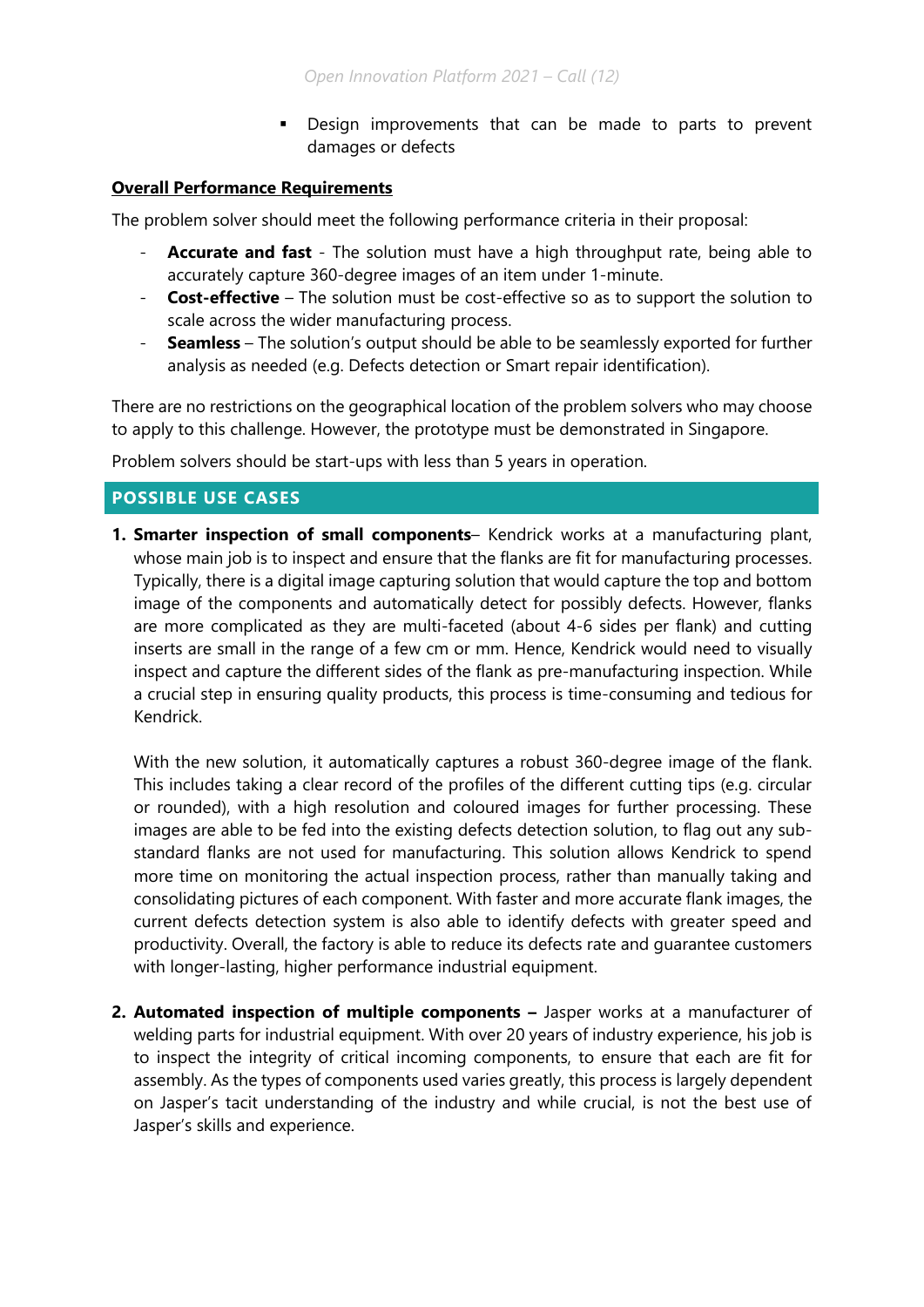With the new solution, it automatically captures a robust 360-degree image of the critical component parts to determine its integrity. It takes a clear record of the item profile and automatically measures key dimensions of the product. These images are fed to a separate smart algorithm, where it analyses if the component is fit for assembly. Instead of manually inspecting and taking pictures of individual parts, Jasper is able to focus on monitoring the overall manufacturing process from his office. Not only does this make better use of Jasper's skill and time, but there is also greater productivity and quality assurance on the manufactured equipment.

# **WHAT'S IN IT FOR YOU**

- SGD 50,000 of prize money for each winner of this challenge (see Award Model)
- 2-year Tier 3 ARTC Membership
- SGD 100,000 A\*Star Innovation Voucher
- 4-month Accelerator Programme
- Gain access to IMDA's Technology resources and facility for prototyping
- Co-innovate with ARTC with access to their expertise in developing the solution
- Opportunity to commercialise solution for deployment and adoption by the sector members

#### **EVALUATION CRITERIA**

The Applicants shall be evaluated in accordance with the evaluation criteria set out below.

| <b>Solution Fit</b>       | To what extent does the proposed solution address<br>٠<br>the problem statement effectively?                                                                                                                                                        |
|---------------------------|-----------------------------------------------------------------------------------------------------------------------------------------------------------------------------------------------------------------------------------------------------|
| <b>Solution Readiness</b> | How ready is the proposed solution to go to the<br>market?<br>Is there any evidence to suggest capacity to scale?<br>$\bullet$                                                                                                                      |
| <b>Solution Advantage</b> | Is the solution cost effective and truly innovative?<br>Does it make use of new technologies in the market,<br>$\bullet$<br>and can it potentially generate new IP?<br>To share estimated cost for pilot trial, deployment and<br>software support. |
| <b>Company Profile</b>    | Does the product have user and revenue traction?<br>Do the team members possess strong<br>scientific/technical background?<br>Is the company able to demonstrate financial<br>$\bullet$<br>capability and resources to complete the prototype?      |